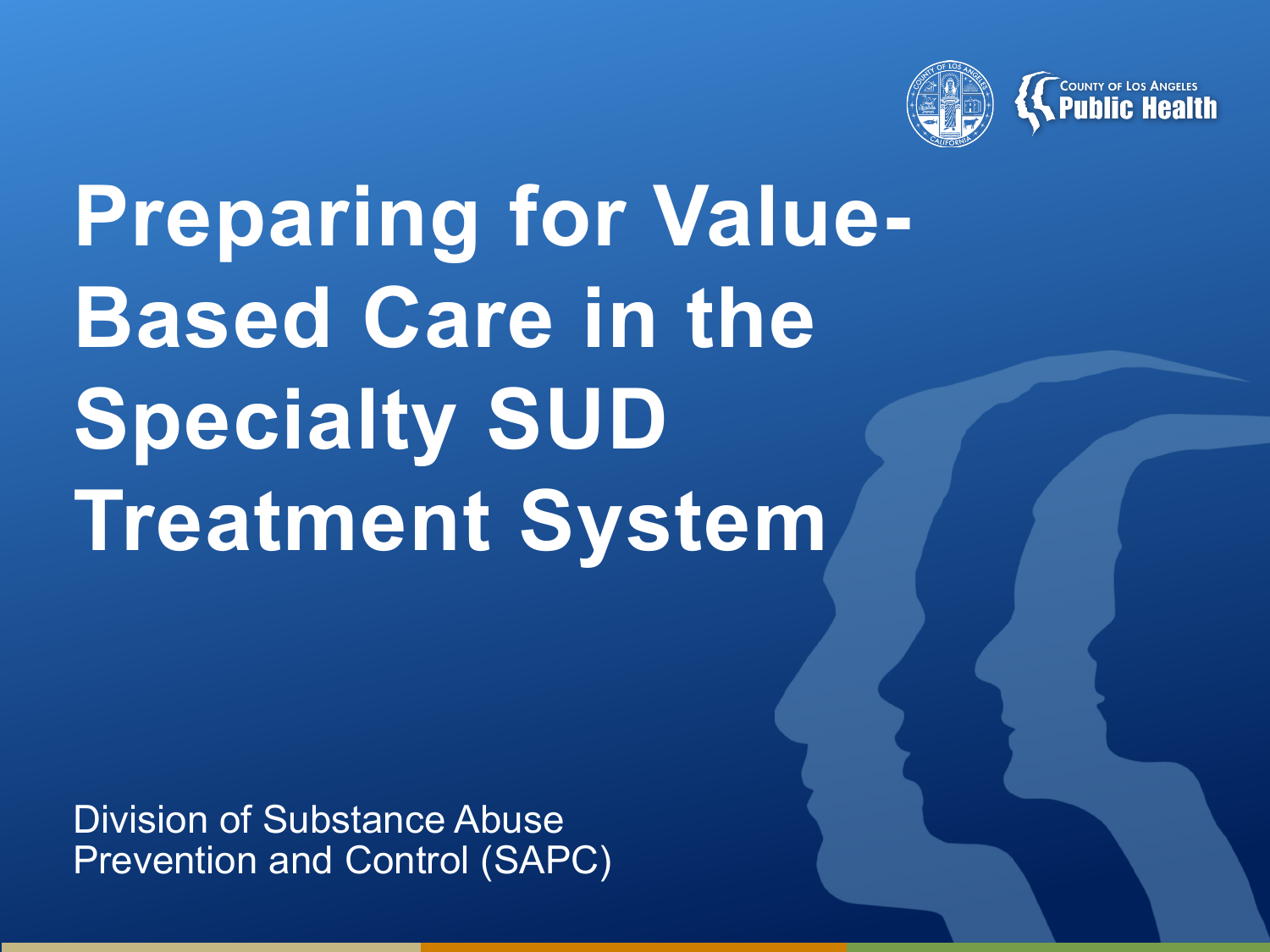

# **LAC SUD Payment Reform: Past, Present and Future**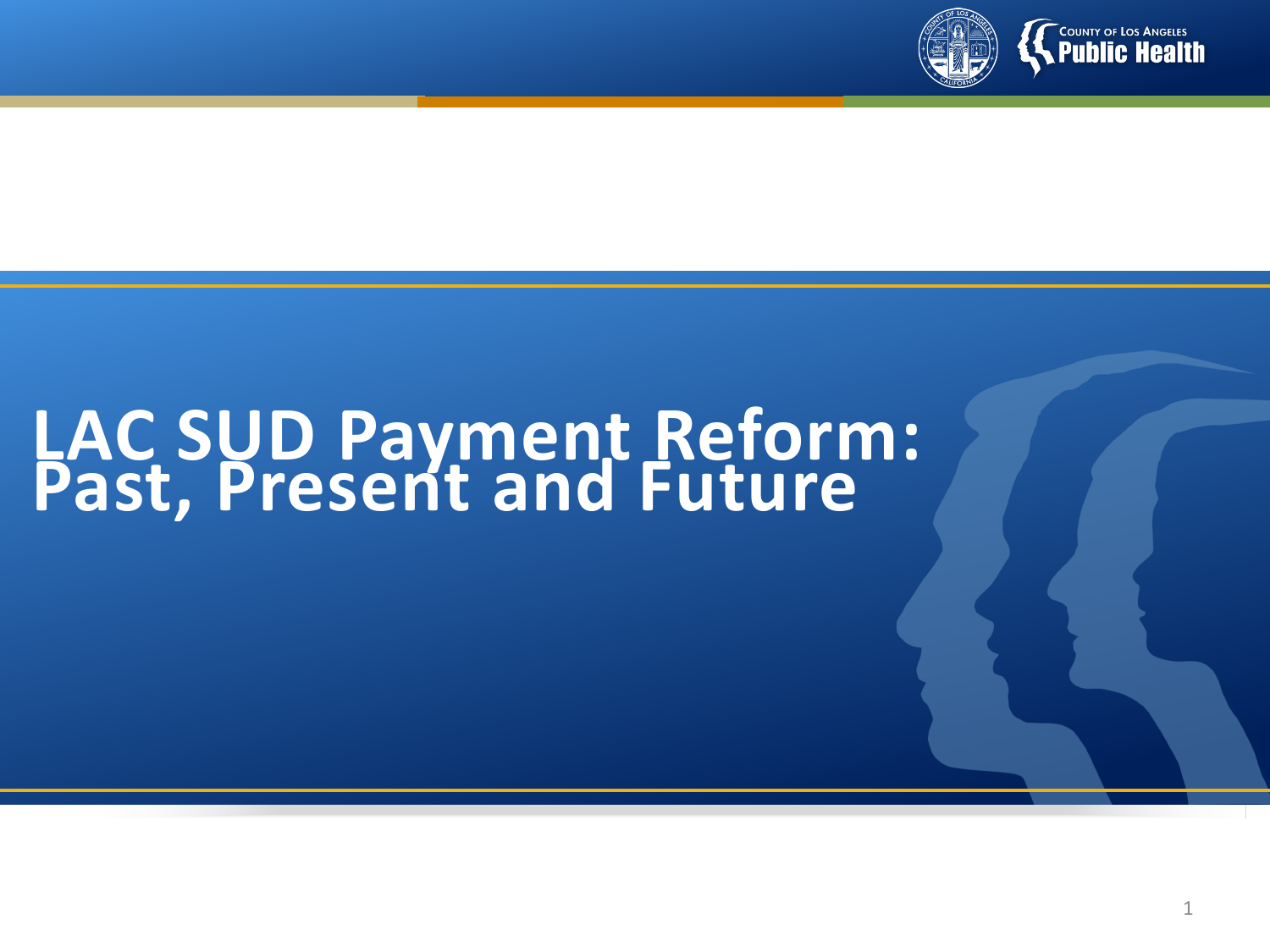

## **How we were reimbursed before DMC-ODS?**

**Before DMC-ODS** launched in July 2017, most contracts were ultimately based on "**Cost Reimbursement**". Therefore, final payment was only based on the allowable cost to deliver treatment services.



If fee-for-service claims for patients served are below allowable expenditures, SAPC pays the difference.

- If was not based on volume of patients admitted/services delivered; and
- It was not based on whether patient outcomes improved.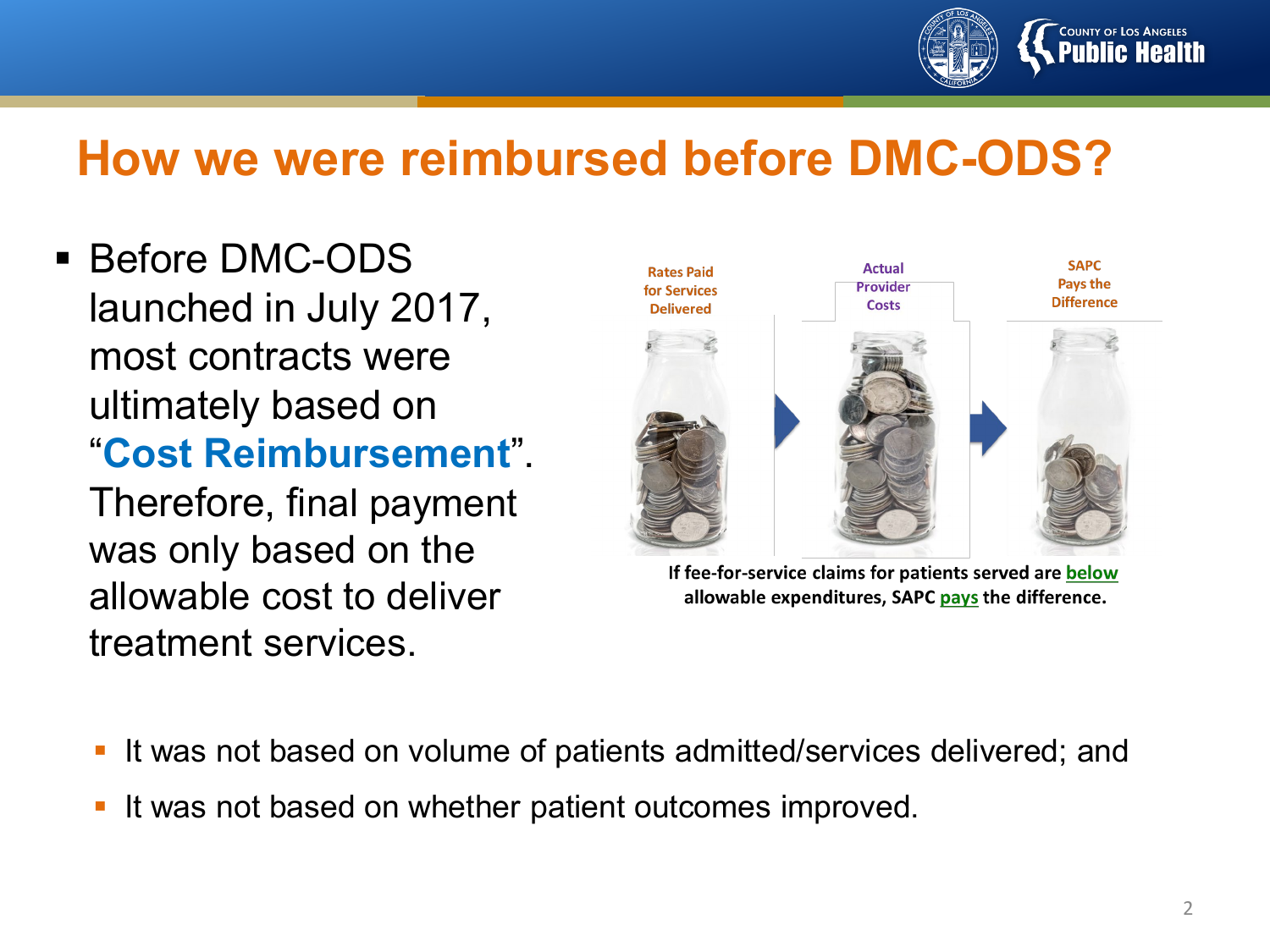

## **How are we reimbursed since DMC-ODS?**

- **After DMC-ODS launched in** July 2017, all treatment contracts will ultimately be reimbursed based on "**Cost Reconciliation**" or the lesser of approved costs or approved charges (rates).
	- Volume of patients admitted, and corresponding approved services delivered, are the primary factor in determining final payment; but
	- Not whether patient outcomes improve.



If fee-for-service claims for patients served is above allowable expenditures, provider pays back SAPC the difference.



If fee-for-service claims for patients served is below allowable expenditures, SAPC does not pay the difference.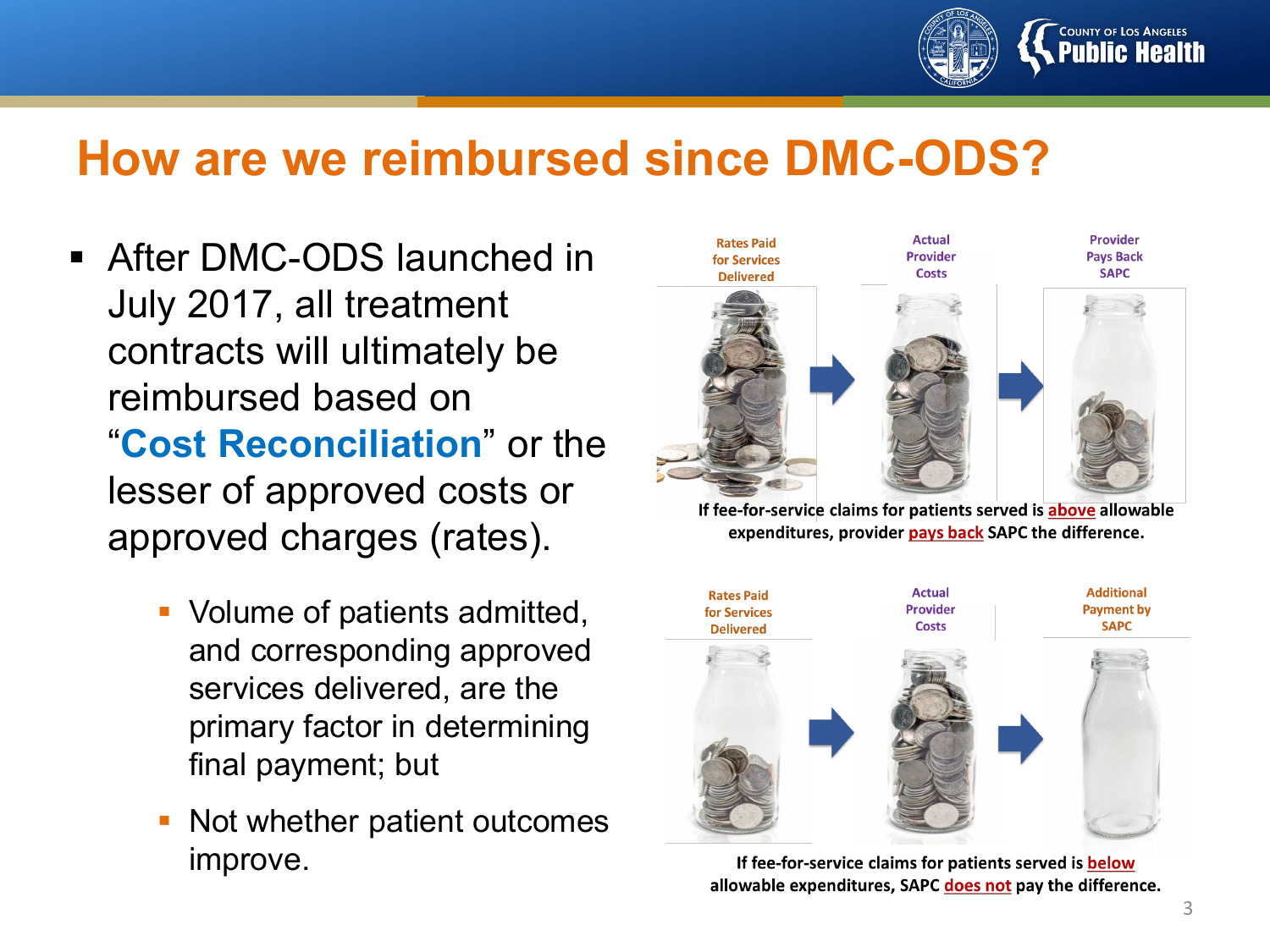

# **How will Counties be reimbursed under CalAIM?**

- CalAIM includes payment reform and will change the way that behavioral health services are financed from the county to the state, shifting from a cost-based certified public expenditure (CPE) methodology to an intergovernmental transfer (IGT) arrangement.
- The California Department of Health Care Services (DHCS) will change the reimbursement model with Counties effective July 2023, with intensive planning efforts starting now to establish rates and payment systems, including updates to EHRs and CPT billing codes.
- This change necessitates significant organizational change for both SAPC and provider operations.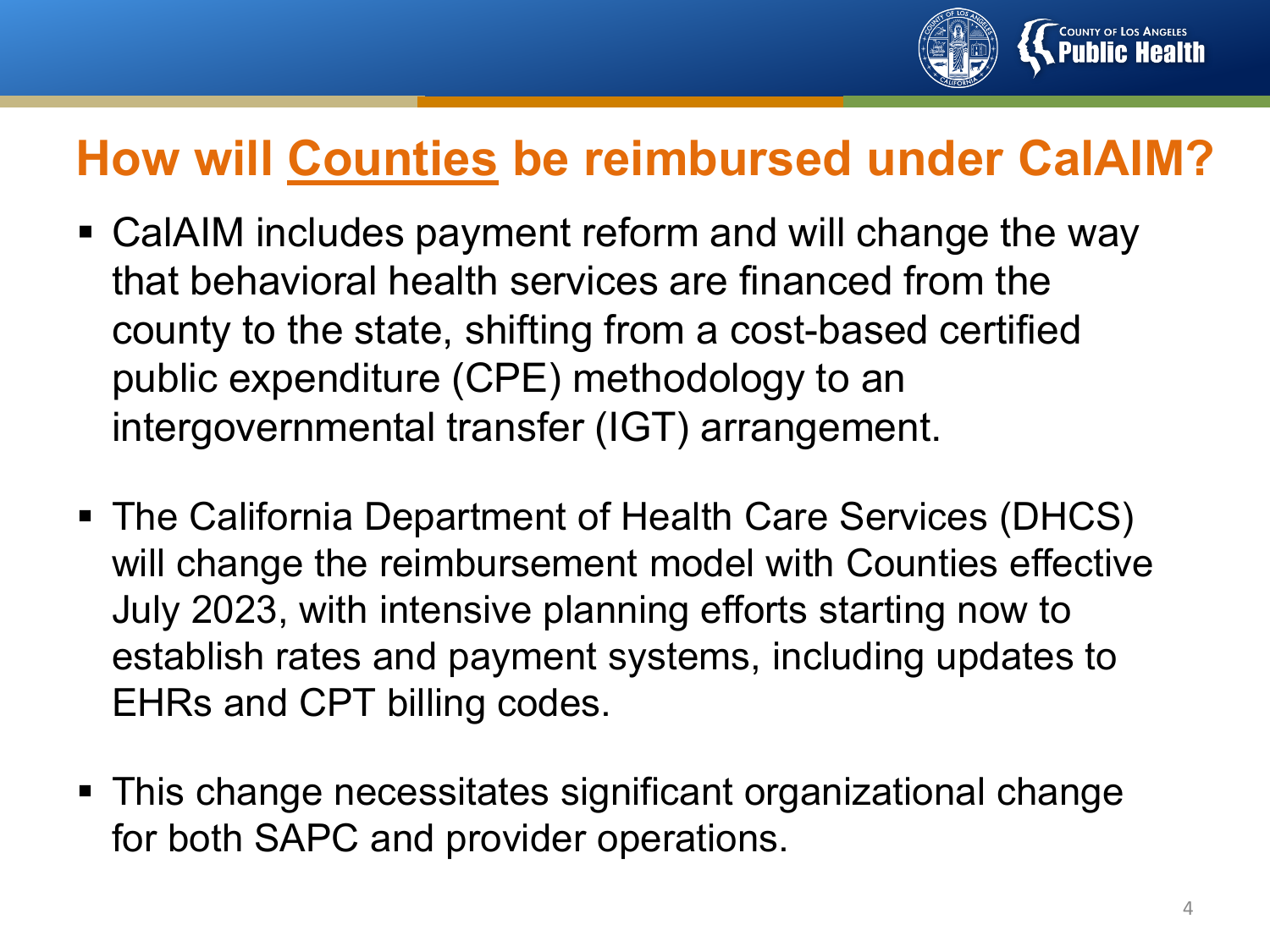

# **How will providers be reimbursed under CalAIM?**

- The broader trend in Medi-Cal financing is towards incentivizing patient care that improves patient outcomes, also known as value-based care.
- To prepare for this eventual change, providers will need to learn the differences between **cost-based reconciliation**, **fee-for-service**, and **value-based reimbursement**.
- *This presentation is intended to provide a conceptual understanding of these financing models, as SAPC awaits more details from DHCS regarding the implementation of payment reform.*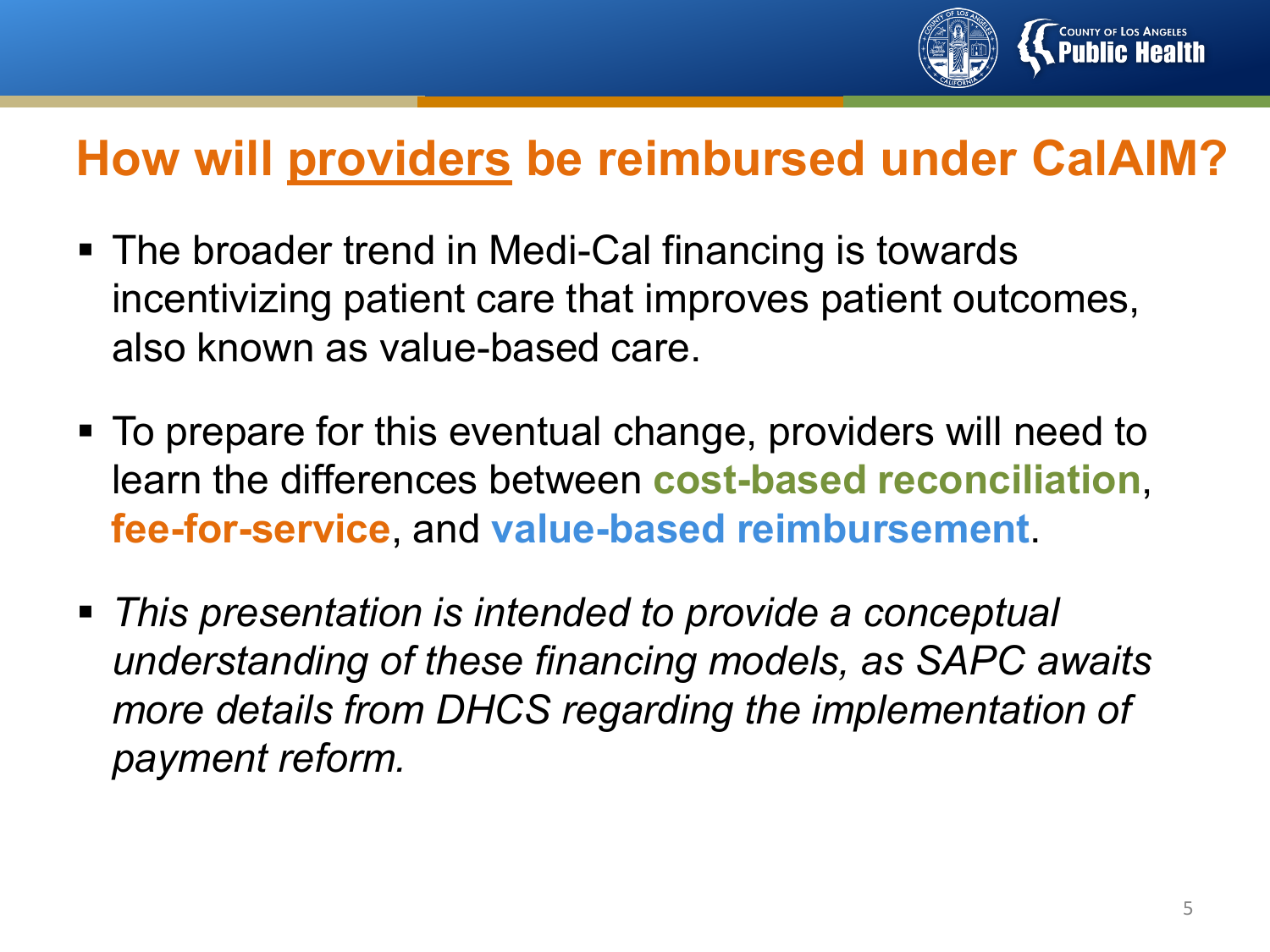

# **Transitioning through Payment Reform Models**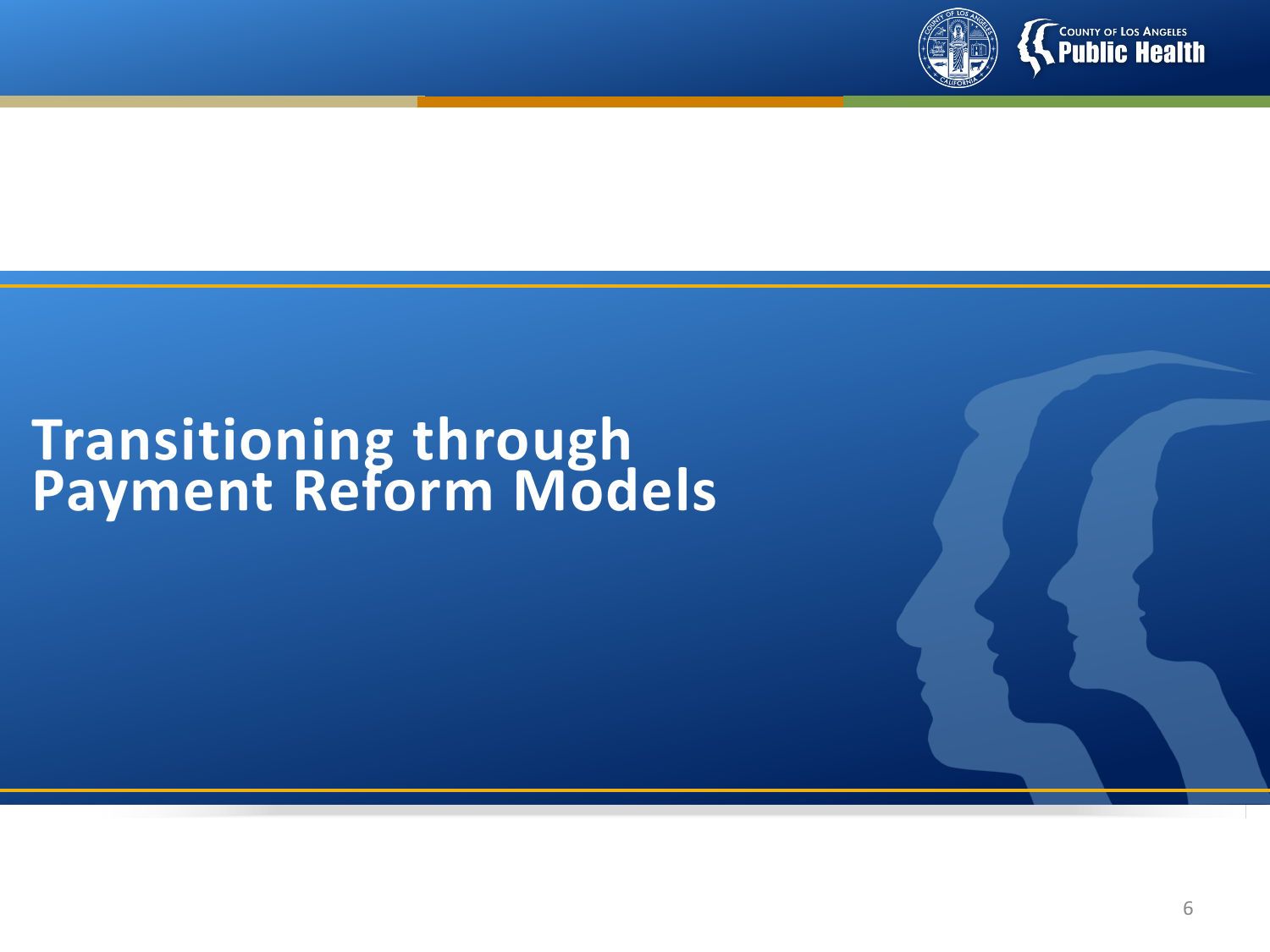

# **The Evolution of SUD Financing**

#### **Now: Cost Reconciliation**

- Rates paid via a provisional fee-for-service (FFS) rate (per the Rates and Standards Matrices) to the facilitate monthly claiming process.
- At the provider-level, the contract is ultimately settled at lesser of costs or charges (rates) during cost reporting (*which is several years delayed meaning many providers whose costs were lower than the rates paid have not experienced repayment plans yet*).
- At the SAPC-level, the non-federal share is paid via certified public expenditures (CPE), with payments often being significantly delayed.

#### **Next: Fee-For-Service (FFS)**

- FFS Rates are paid via a fixed rate schedule based on CPT codes.
- At the provider-level, the contract is paid based on the rates, however, mechanisms will be implemented to ensure appropriate spending and investment in quality care.
- At the SAPC-level, the non-federal share is paid via intergovernmental transfers (IGT).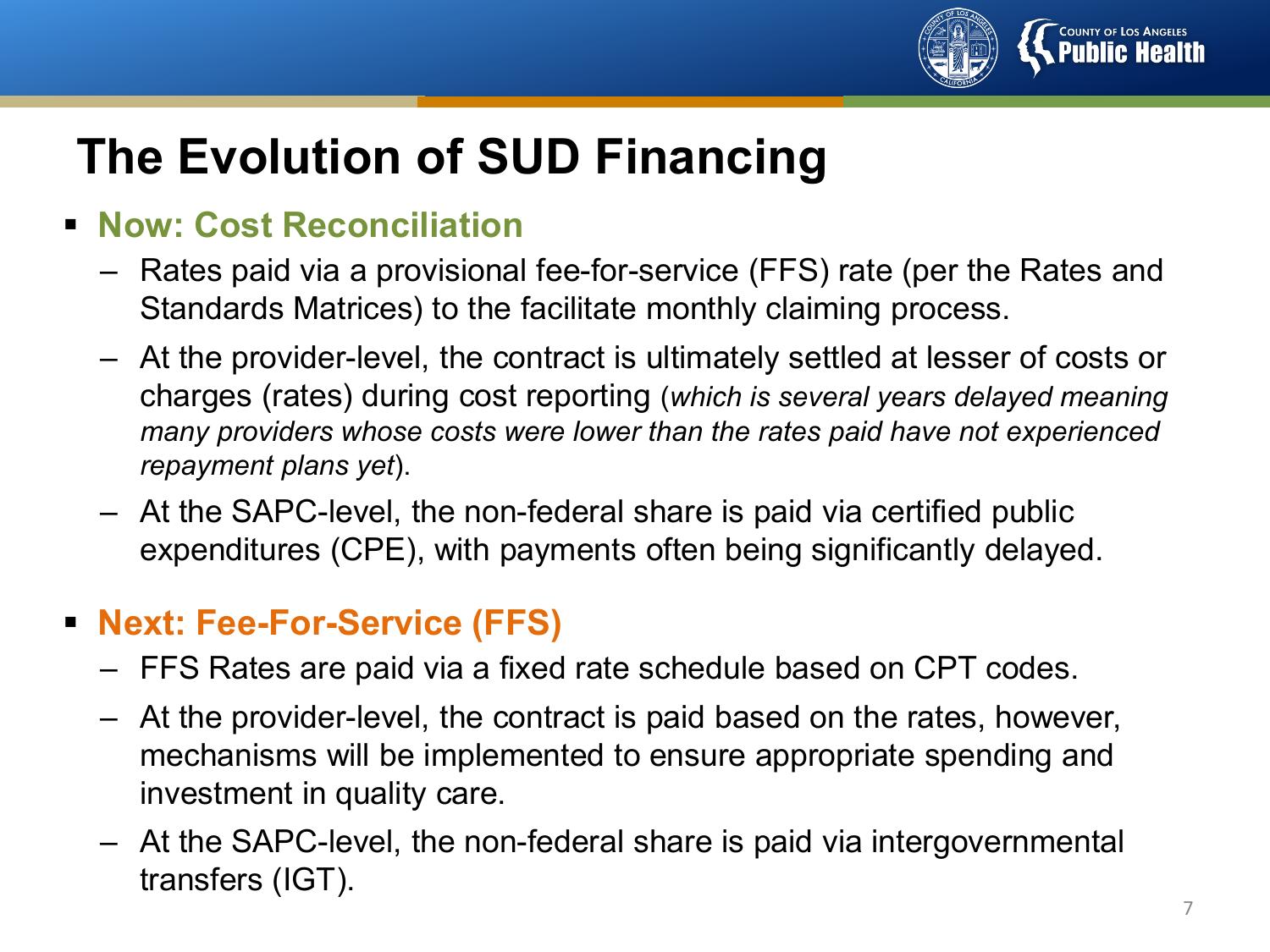

# **The Evolution of SUD Financing (cont'd)**

### **Future: Value-Based Care**

- Rewards health care providers with risk-based incentive payments focused on improvements in the overall quality of care, service efficiency, cost management, and patient and population health improvement.
- Strives to meet the triple aim of better care for individuals, better health for the population, and lower costs.
- Fosters care coordination of a health care team through increased communication and data sharing to monitor and support the wellbeing of an individual.
- Enables provider flexibility in making informed care decisions.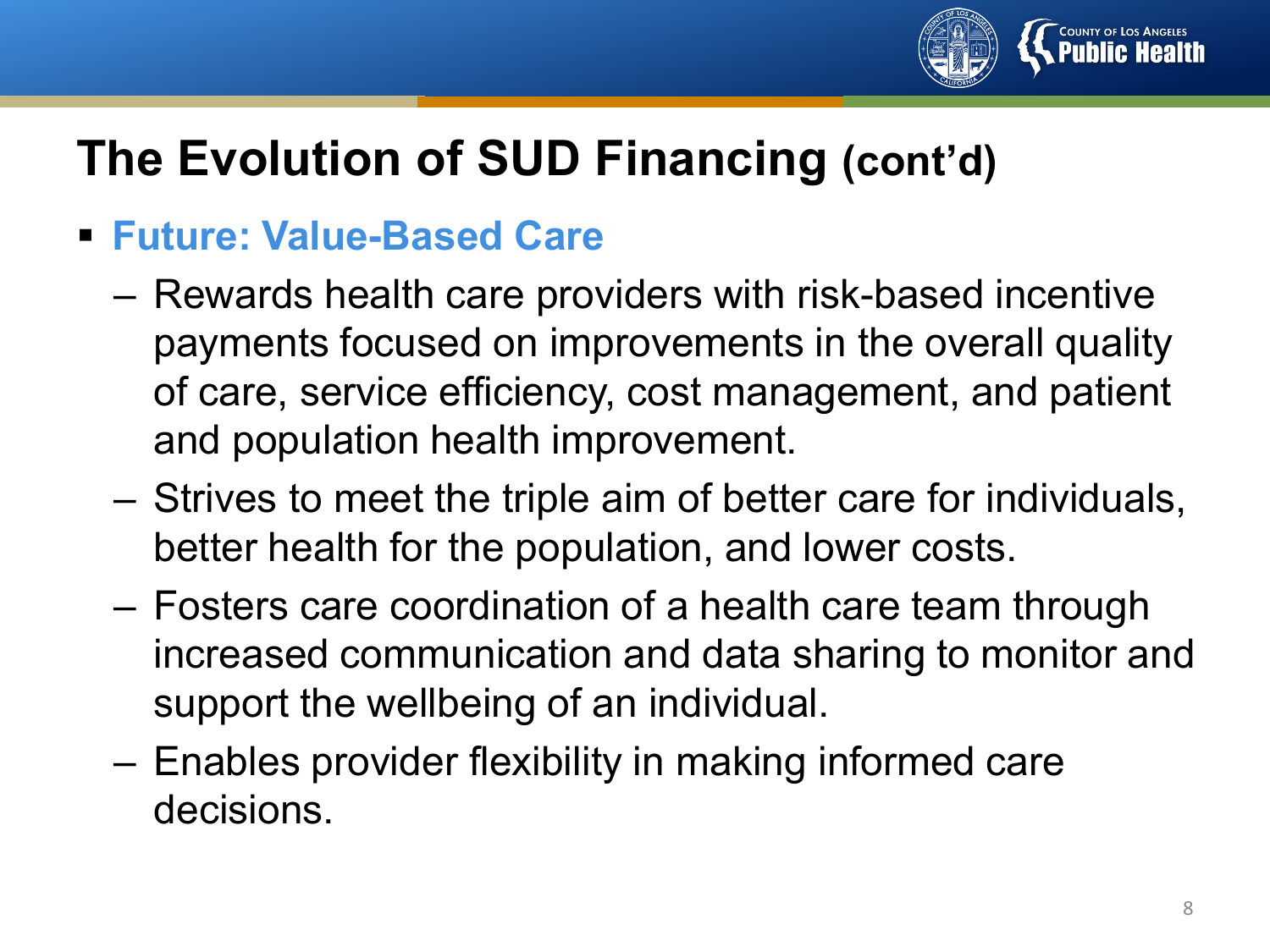

# **Fee-for-Service (FFS) vs. Value-Based Care (VBC)**

- Also known as volume-based care, FFS incentives are based on increased volume and quantity of services rendered.
- Financial incentive is focused on quantity as opposed to quality.
- Unbundled services.
- May enable a fragmented health care system.

# **FFS VBC**

- **Focuses on delivery of holistic,** patient-centered care.
- **Improves accountability through** incentivizing improvements in care quality and health outcomes.
- **Allows for flexibility to facilitate** innovation in the ways providers care for patients.
- Allows for flexibility to continue to expand the diversity of workforce disciplines to support the provision of comprehensive services.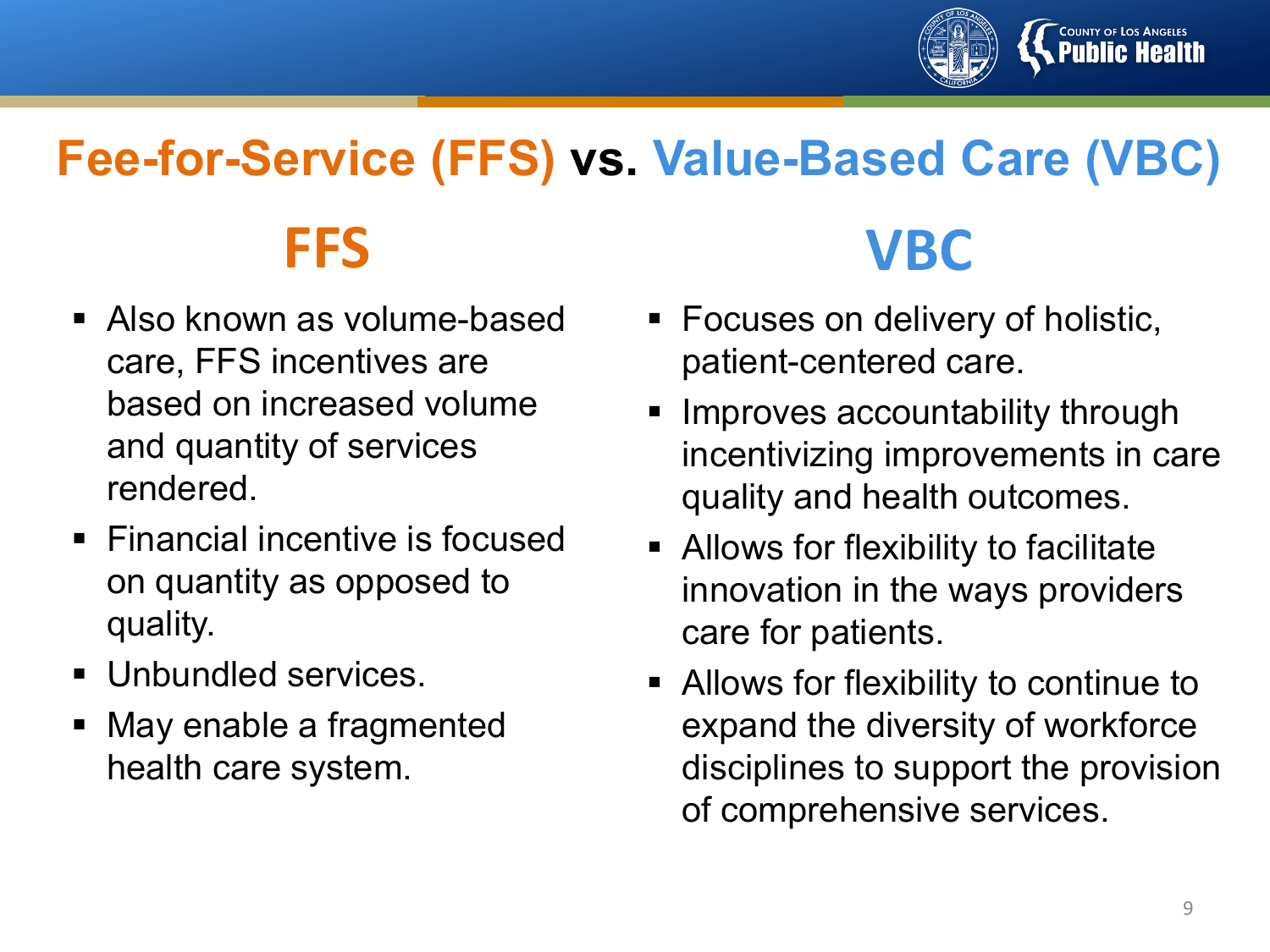

| <b>Cost-Based</b>                            | <b>Volume-Based</b>                                                                     | <b>Value-Based</b>                                                                      |
|----------------------------------------------|-----------------------------------------------------------------------------------------|-----------------------------------------------------------------------------------------|
| Paid according to<br>allowable cost amounts. | Paid according to number of<br>allowable services delivered (i.e.,<br>fee-for-service). | Paid according to the overall care<br>for individuals and<br>specified quality metrics. |
| Focus is on cost<br>of delivering services.  | Focus is on the <i>number</i><br>of services delivered.                                 | Focus is on efficiently delivering<br>services to achieve<br>incentivized outcomes.     |

#### **Example: Cost for one LPHA and five SUD counselors to deliver 1000 units of services is \$100,000**

Straight Cost: ABC Recovery is paid \$100,000 to support these allowable costs.

Cost Reconciliation: ABC Recovery is paid \$100,000 if approved claims are submitted at that amount and it is substantiated by \$100,000 in allowable costs.

ABC Recovery is paid for the 1000 units of services delivered, regardless of the costs of delivering those services. For example, if the rate for the service was \$100 per unit of service, then the amount paid would be 1000 units x \$100 = \$100,000.

ABC Recovery is paid neither based on cost or the number of units of services delivered, but instead paid to provide all needed SUD services for a beneficiary for a one-year period, with incentive payments if certain quality benchmarks are met.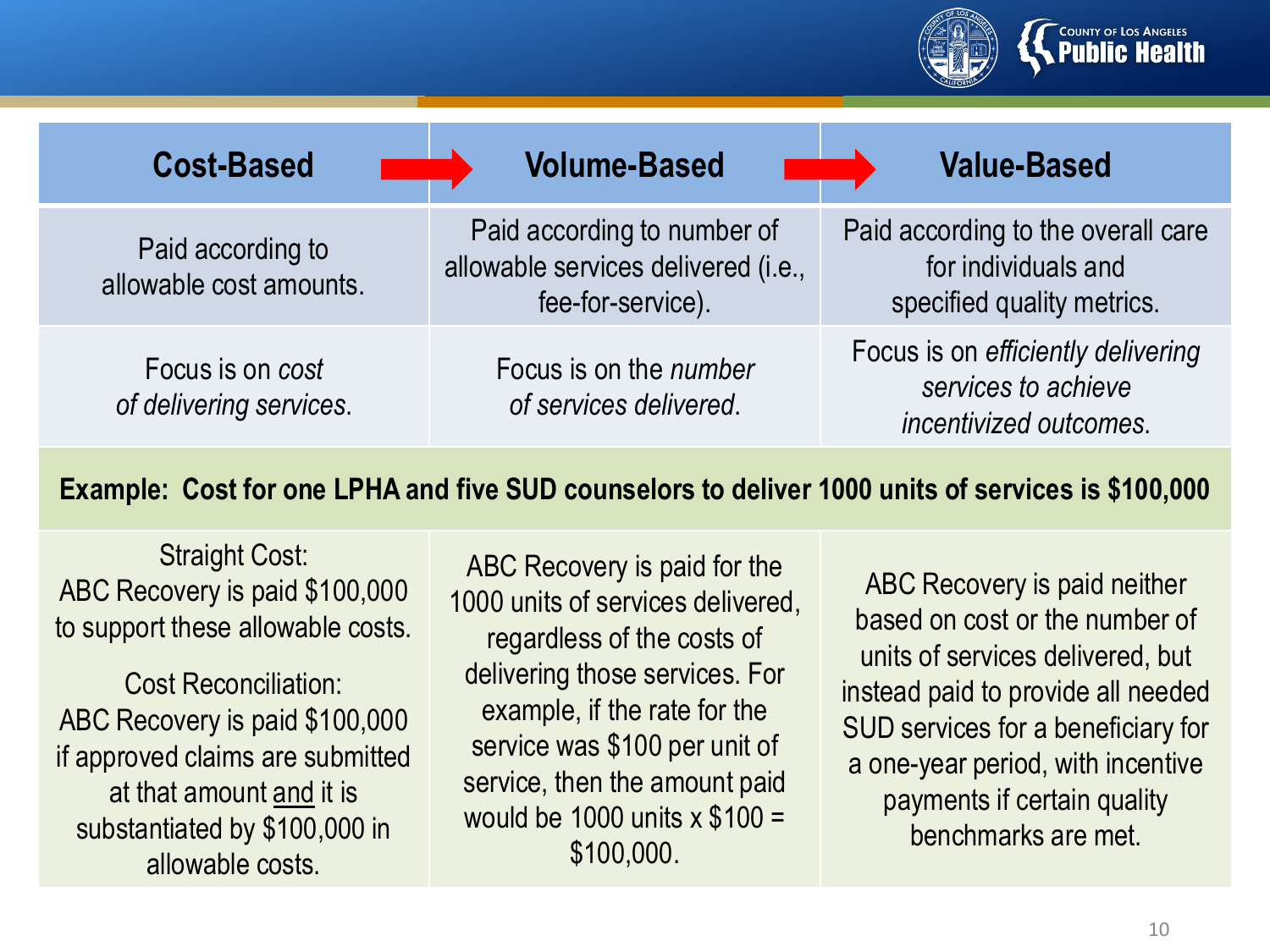

# **Role of the SUD Provider in VBC**

- Ensure quality controls to appropriately balance quality service delivery and financial management.
- **Increase coordination and communication with health care** team (includes other health care professionals) to support patient care.
- Be innovative and flexible in their provision of services and make more informed choices towards a patient's health.
- Case management is critical to help ensure patient needs are met.
- Use evidence-based practices, IT infrastructure and platforms, and data analytics to track and report on individual and population health, patient engagement, and health event outcomes.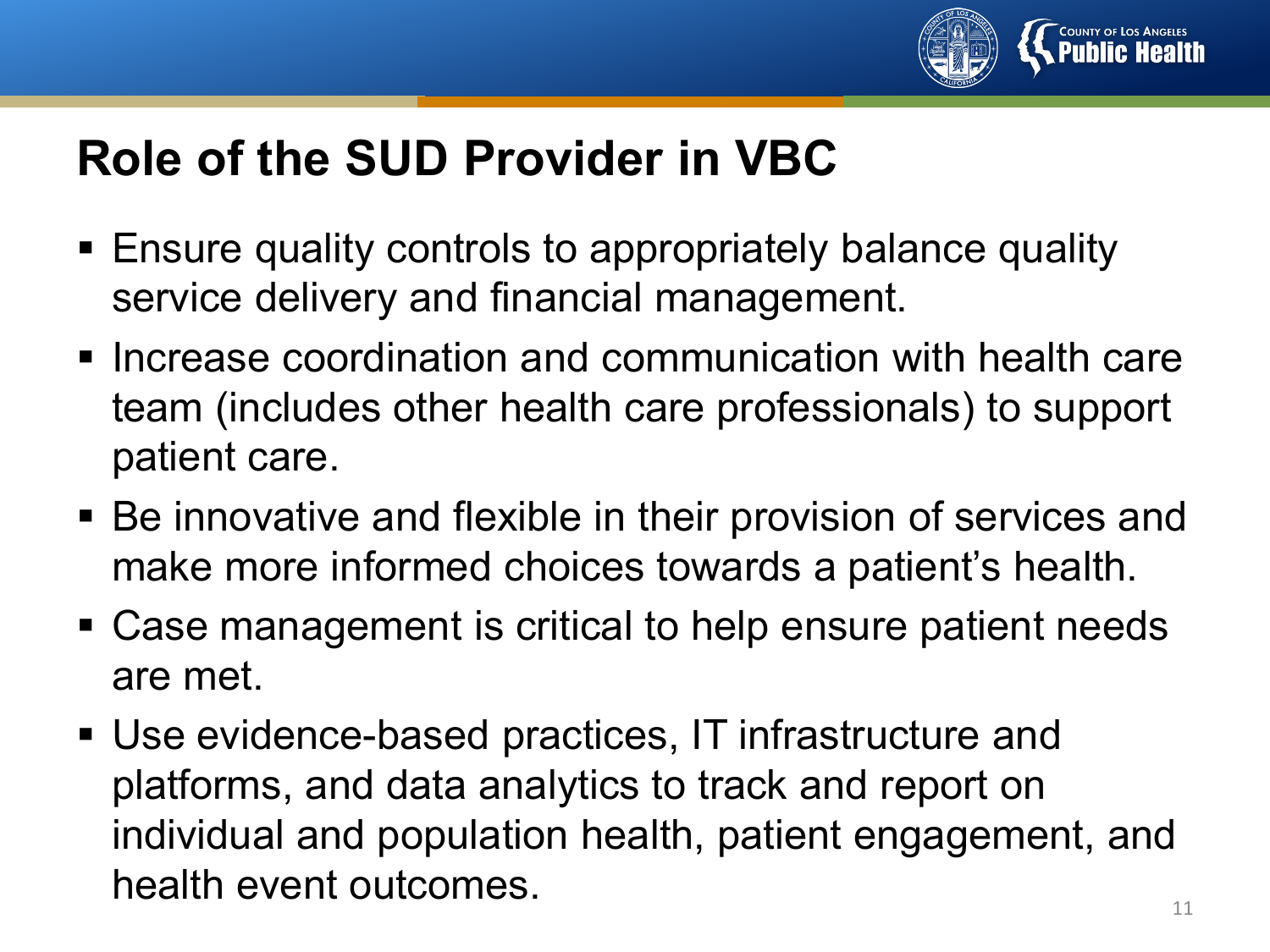

# **Role of the Managed Care Entity (SAPC) in VBC**

- Adopt a specific payment method and set VBC goals and metrics focusing on quality and improvement outcomes.
- Administer a comprehensive benefit package to create a value-based care program arrangement for wide-scale adoption.
- Share upside and downside risk with providers to facilitate appropriate planning.
- **Invest in health care IT infrastructure and platforms and** utilize data to receive payment and awards.
- Support implementation of more advanced value-based payment approaches over the life of its managed care contracts.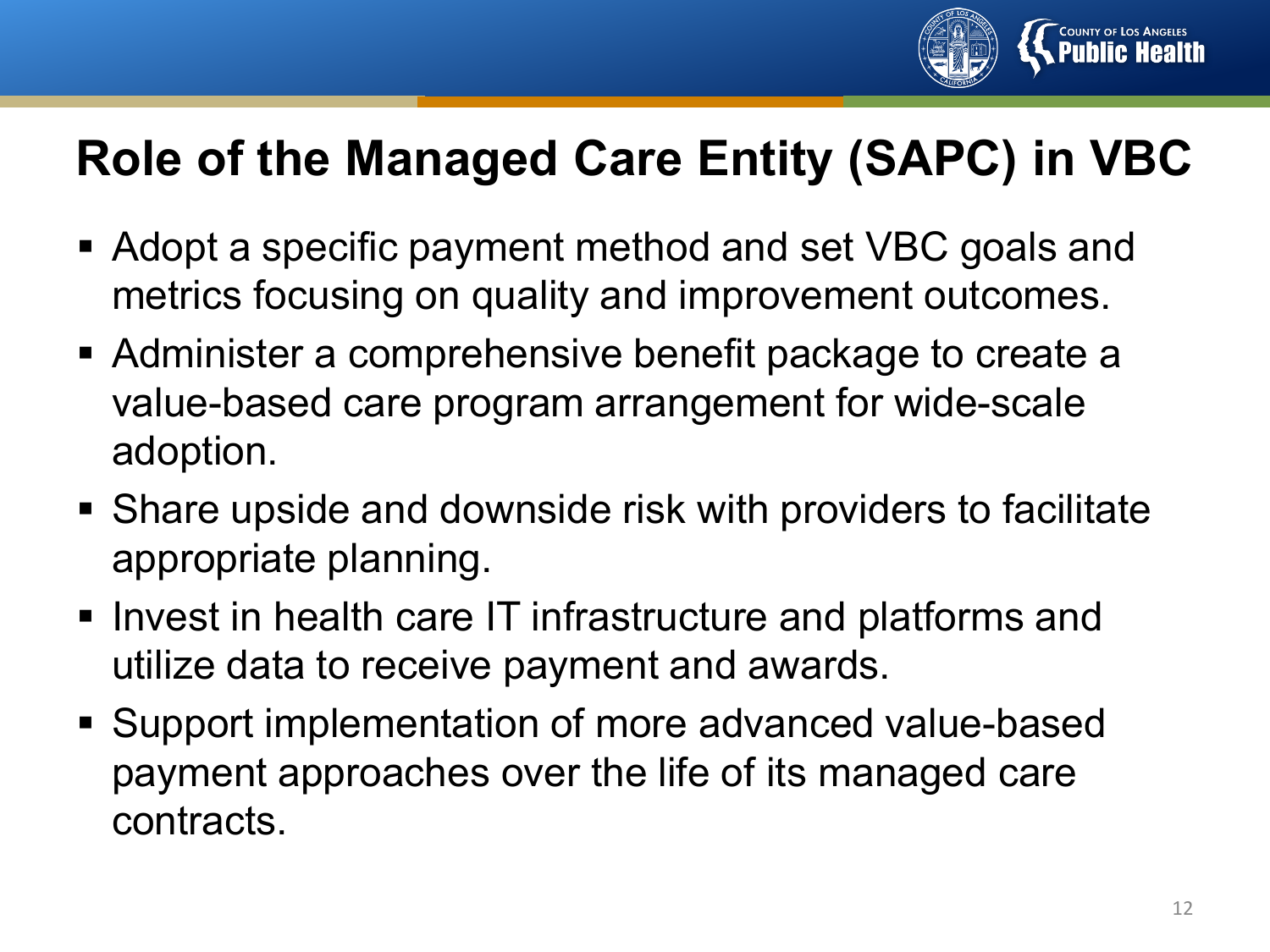

# **Common Types of VBC Models**

- **Shared-Risk** Providers share financial risk in providing patient care.
	- For example, providers participate in rewards from net savings and participate in losses if there are excessive net costs.
- **Population-Based Payments**  Providers are paid a fixed payment amount per patient for a period of time; wide array of services are covered for a specified period of time.
	- For example, all patient health care needs are covered over the course of year and is independent of the number of services needed.
- **Pay-for-Performance (P4P)** Provider payments are linked to metric-driven outcomes and practice improvement.
	- Evaluates process, quality, and efficiency.
	- Providers meet defined quality metrics that can focus on clinical outcomes, cost management, patient experiences, or data utilization.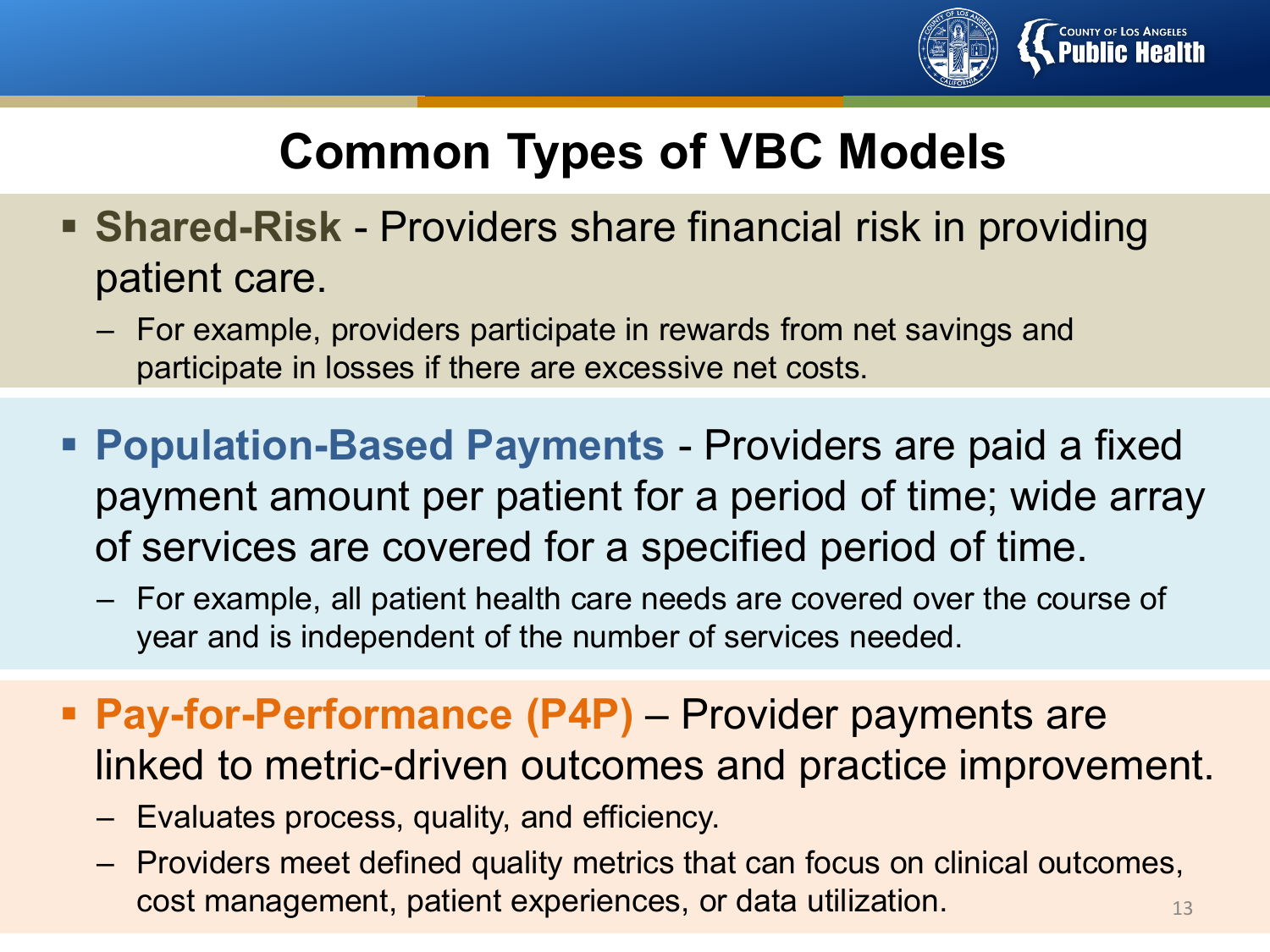

# **Insights on VBC**

- Can facilitate financial sustainability for providers, plans, and governmental entities.
- Rewards health care providers with risk-based incentive payments focused on improvements in the overall quality of care, service efficiency, cost management, and patient and population health improvement.
- Coordinated care and a streamlined delivery system will increase access to care and better health outcomes.
- **Providers have flexibility in the provision of care and can** have higher patient satisfaction from improved care efficiencies.